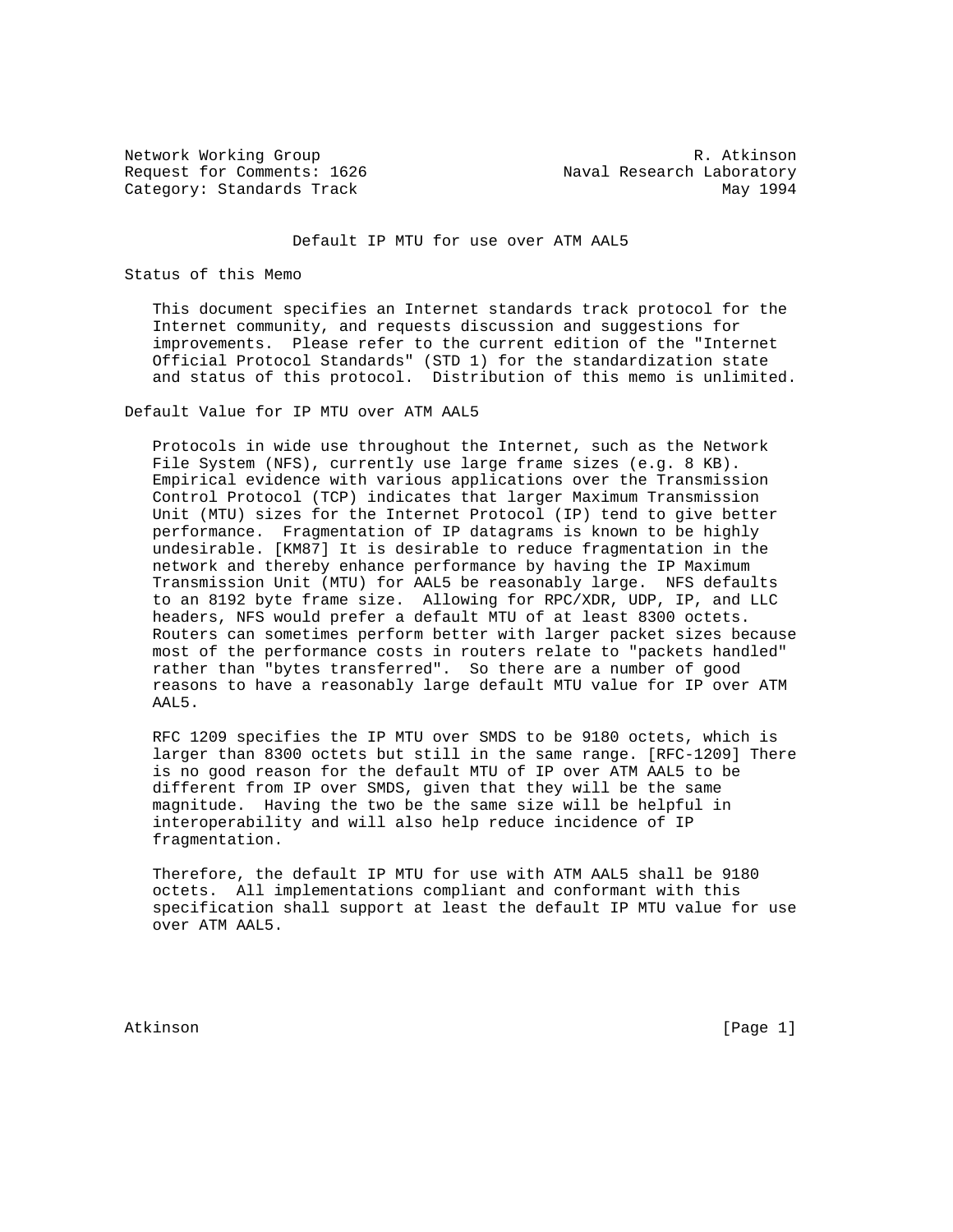# Permanent Virtual Circuits

 Implementations which only support Permanent Virtual Circuits (PVCs) will (by definition) not implement any ATM signalling protocol. Such implementations shall use the default IP MTU value of 9180 octets unless both parties have agreed in advance to use some other IP MTU value via some mechanism not specified here.

## Switched Virtual Circuits

 Implementations that support Switched Virtual Circuits (SVCs) MUST attempt to negotiate the AAL CPCS-SDU size using the ATM signalling protocol. The industry standard ATM signalling protocol uses two different parts of the Information Element named "AAL Parameters" to exchange information on the MTU over the ATM circuit being setup [ATMF93a]. The Forward Maximum CPCS-SDU Size field contains the value over the path from the calling party to the called party. The Backwards Maximum CPCS-SDU Size Identifier field contains the value over the path from the called party to the calling party. The ATM Forum specifies the valid values of this identifier as 1 to 65535 inclusive. Note that the ATM Forum's User-to-Network-Interface (UNI) signalling permits the MTU in one direction to be different from the MTU in the opposite direction, so the Forward Maximum CPCS-SDU Size Identifier might have a different value from the Backwards Maximum CPCS-SDU Size Identifier on the same connection.

 If the calling party wishes to use the default MTU it shall still include the "AAL Parameters" information element with the default values for the Maximum CPCS-SDU Size as part of the SETUP message of the ATM signalling protocol [ATMF93b]. If the calling party desires to use a different value than the default, it shall include the "AAL Parameters" information element with the desired value for the Maximum CPCS-SDU Size as part of the SETUP message of the ATM Signalling Protocol. The called party will respond using the same information elements and identifiers in its CONNECT message response [ATMF93c].

 If the called party receives a SETUP message containing the "Maximum CPCS-SDU Size" in the AAL Parameters information element, it shall handle the Forward and Backward Maximum CPCS-SDU Size Identifier as follows:

 a) If it is able to accept the ATM MTU values proposed by the SETUP message, it shall include an AAL Parameters information element in its response. The Forward and Backwards Maximum CPCS-SDU Size fields shall be present and their values shall be equal to the corresponding values in the SETUP message.

Atkinson [Page 2]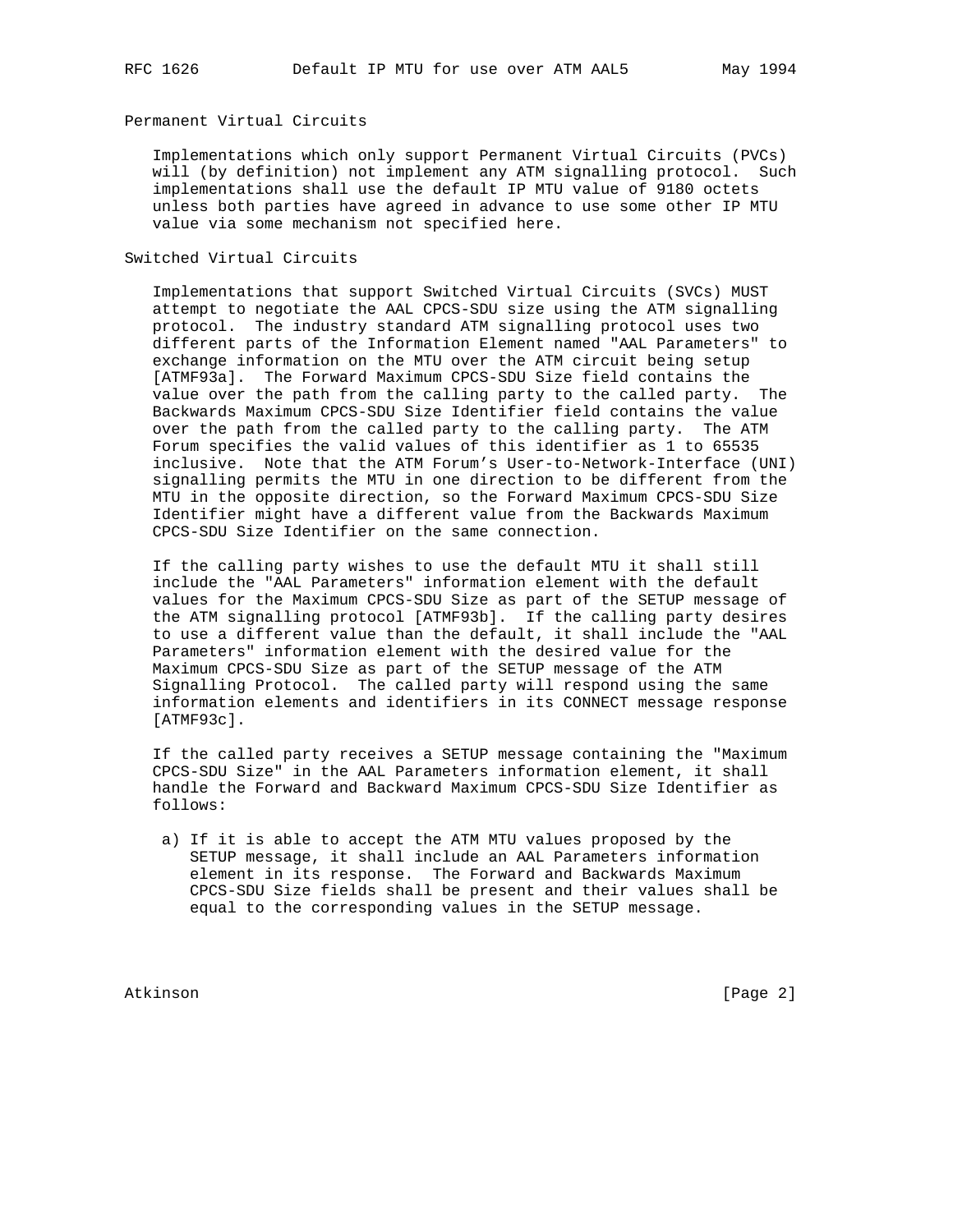- b) If it wishes a smaller ATM MTU size than that proposed, then it shall set the values of the Maximum CPCS-SDU Size in the AAL Parameters information elements equal to the desired value in the CONNECT message responding to the original SETUP message.
- c) If the calling endpoint receives a CONNECT message that does not contain the AAL Parameters Information Element, but the corresponding SETUP message did contain the AAL Parameters Information Telement (including the forward and backward CPCS-SDU Size fields), it shall clear the call with cause "AAL Parameters cannot be supported".
- d) If either endpoint receives a STATUS message with cause "Information Element Non-existent or Not Implemented" or cause ""Access Information Discarded", and with a diagnostic field indicating the AAL Parameters Information Element identifier, it shall clear the call with cause "AAL Parameters cannot be supported."
- e) If either endpoint receives CPCS-SDUs in excess of the negotiated MTU size, it may use IP fragmentation or may clear the call with cause "AAL Parameters cannot be supported". In this case, an error has occurred either due to a fault in an end system or in the ATM network. The error should be noted by ATM network management for human examination and intervention.

 If the called endpoint incorrectly includes the Forward and Backward Maximum CPCS-SDU Size fields in the CONNECT messages (e.g. because the original SETUP message did not include these fields) or it sets these fields to an invalid value, then the calling party shall clear the call with cause "Invalid Information Element Contents".

Path MTU Discovery Required

 The Path MTU Discovery mechanism is an Internet Standard [RFC-1191] and is an important mechanism for reducing IP fragmentation in the Internet. This mechanism is particularly important because new subnet ATM uses a default MTU sizes significantly different from older subnet technologies such as Ethernet and FDDI.

 In order to ensure good performance throughout the Internet and also to permit IP to take full advantage of the potentially larger IP datagram sizes supported by ATM, all routers implementations that comply or conform with this specification must also implement the IP Path MTU Discovery mechanism as defined in RFC-1191 and clarified by RFC-1435. Host implementations should implement the IP Path MTU Discovery mechanism as defined in RFC-1191.

Atkinson [Page 3]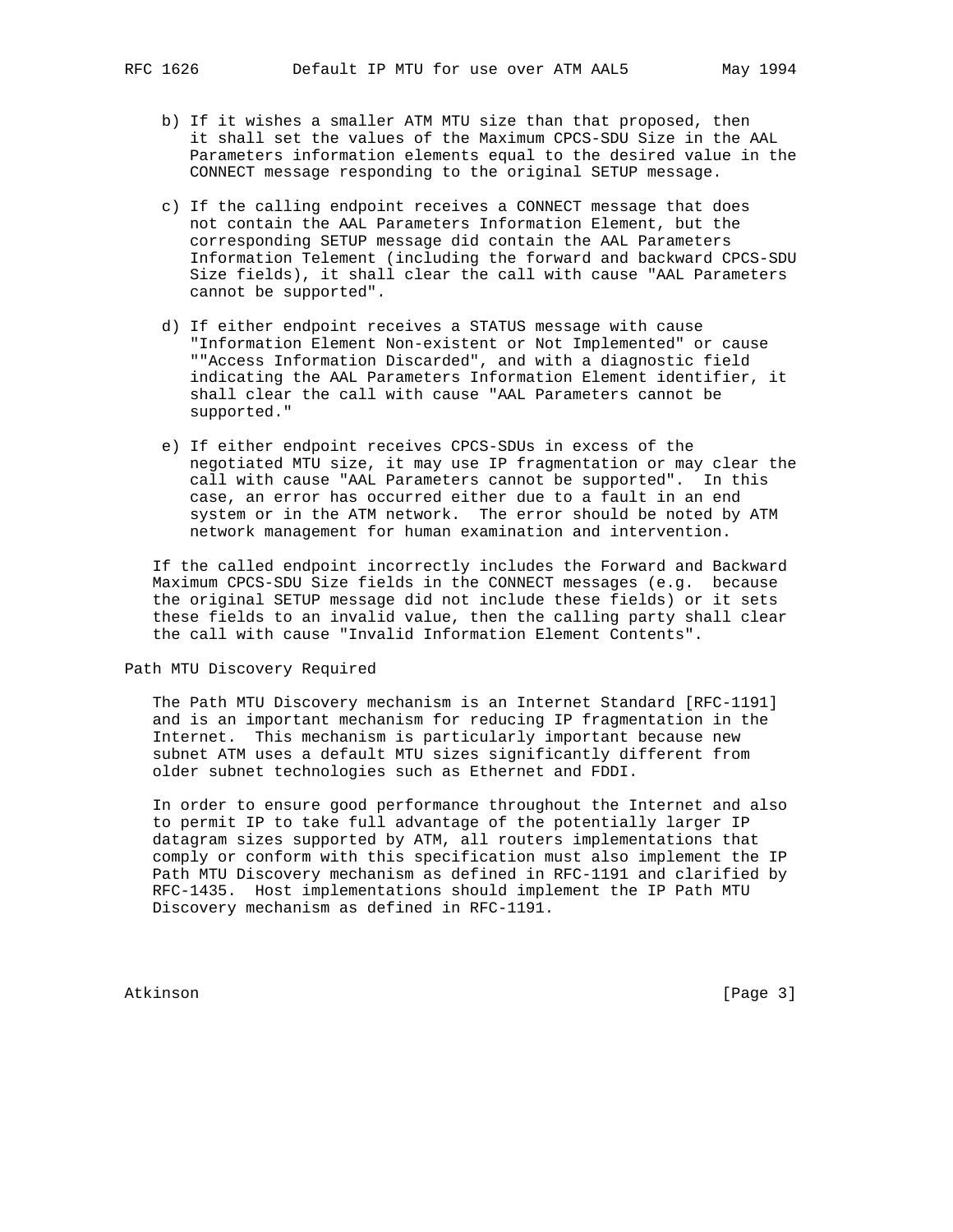Applicability Statement

 The Multiprotocol Encapsulation over ATM AAL5 defined in RFC-1483 is not specific to any model of IP and ATM interaction. [RFC-1483] Similarly, this specification is general enough to apply to all models for use of IP over ATM AAL5. Use of this specification is recommended for all implementatons of IP over ATM AAL5 in order to increase interoperability and performance. This specification does not conflict with the Classical IP over ATM specification and may be used as a conforming extension to that specification. [RFC-1577] Applicability of this draft is not limited to the Classical IP over ATM model.

Security Considerations

Security issues are not discussed in this memo.

References

 [RFC-791] Postel, J., "Internet Protocol - DARPA Internet Program Protocol Specification", STD 5, RFC 791, DARPA, September 1981.

 [RFC-793] Postel, J., "Transmission Control Protocol - DARPA Internet Program Protocol Specification", STD 7, RFC 793, DARPA, September 1981.

 [RFC-1122] Braden, R., Editor, Requirements for Internet Hosts -- Communications Layers, STD 3, RFC 1122, USC/Information Sciences Institute, October 1989, pp.58-60.

 [RFC-1191] Mogul, J., and S. Deering, "Path MTU Discovery", RFC 1191, DECWRL, Stanford University, November 1990.

 [RFC-1209] Piscitello, D., and J. Lawrence, "The Transmission of IP Datagrams over the SMDS Service", RFC 1209, Bell Communications Research, March 1991.

 [RFC-1435] Knowles, S., "IESG Advice from Experience with Path MTU Discovery, RFC-1435, IESG, March 1993.

 [RFC-1483] Heinanen, J., "Multiprotocol Encapsulation over ATM Adapatation Layer 5", RFC 1483, Telecom Finland, July 1993.

 [RFC-1577] Laubach, M., "Classical IP and ARP over ATM", RFC 1577, Hewlett-Packard Laboratories, January 1994.

Atkinson [Page 4]